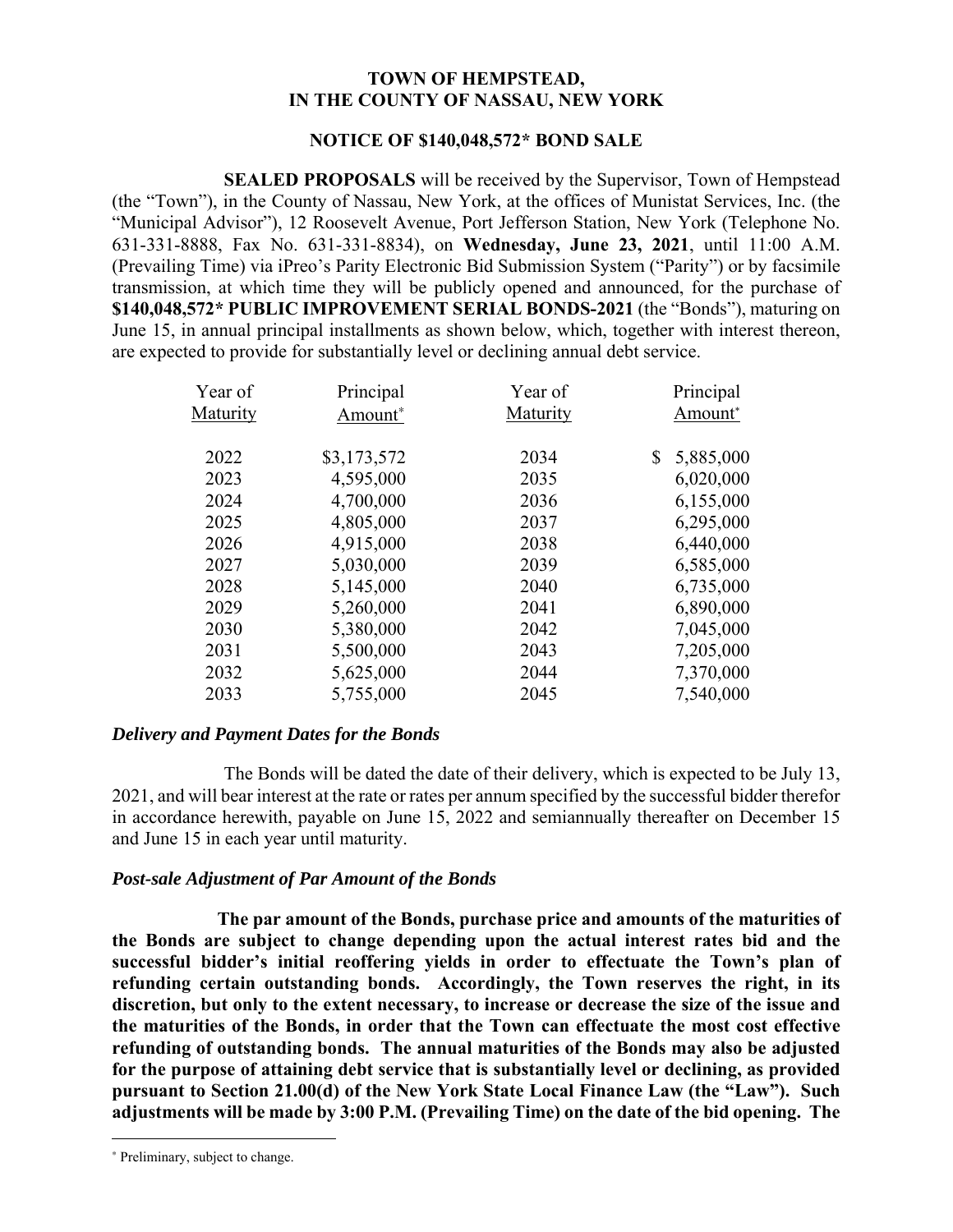**successful bidder may neither withdraw nor modify its bid as a result of any such post-bid adjustment. Any such adjustment shall be conclusive, and shall be binding upon the successful bidder.** 

**The Bonds of each maturity, as adjusted, will bear interest at the same rate and must have the same initial reoffering yields as specified for that maturity by the successful bidder for the Bonds. It is the intent of this provision to hold constant, on a per bond basis, the successful bidder's underwriting spread. However, the award will be made to the bidder whose bid produces the lowest true interest cost, calculated as specified herein, solely on the basis of the Bonds offered, without taking into account any adjustment in the amount of Bonds pursuant to this paragraph.** 

#### *Changes to the Time and/or Date of Bid Opening*

The Town reserves the right to change the time and/or date of the bid opening, and notice of any change thereof shall be provided at least one (1) hour prior to the time set forth above for the opening of sealed proposals, by means of a supplemental notice of sale to be transmitted over the Thomson Municipal Newswire or TM3.

#### *Optional Redemption for the Bonds*

The Bonds maturing on or before June 15, 2029 are not subject to redemption prior to maturity. The Bonds maturing on or after June 15, 2030 will be subject to redemption prior to maturity, at the option of the Town, on any date on or after June 15, 2029, in whole or in part, and if in part in any order of their maturity and in any amount within a maturity (selected by lot within a maturity), at the redemption price equal to the principal amount of the Bonds to be redeemed, plus accrued interest to the date of redemption.

The Town may select the maturities of the Bonds to be redeemed prior to maturity and the amount to be redeemed of each maturity selected, as the Town shall determine to be in the best interest of the Town at the time of such redemption. If less than all of the Bonds of any maturity are to be redeemed prior to maturity, the particular Bonds of such maturity to be redeemed shall be selected by the Town by lot in any customary manner of selection as determined by the Supervisor. Notice of such call for redemption shall be given by mailing such notice to the registered owner(s) of the Bonds to be redeemed at least thirty (30) days prior to the date set for such redemption. Notice of redemption having been given as aforesaid, the Bonds so called for redemption shall, on the date of redemption set forth in such call for redemption, become due and payable, together with accrued interest to such redemption date, and interest shall cease to be paid thereon after such redemption date.

## *Form of Bonds*

The Bonds will be issued in the form of fully registered bonds, in denominations corresponding to the total principal amounts due in each year of maturity. As a condition to delivery of the Bonds, the successful bidder will be required to cause the Bond certificates to be (i) registered in the name of Cede & Co., as nominee of The Depository Trust Company, New York, New York ("DTC"), and (ii) deposited with DTC to be held in trust until maturity. DTC is an automated depository for securities and clearinghouse for securities transactions, and will be responsible for establishing and maintaining a book-entry system for recording the ownership interests of its participants, which include certain banks, trust companies and securities dealers, and the transfers of the interests among its participants. The DTC participants will be responsible for establishing and maintaining records with respect to the beneficial ownership interests of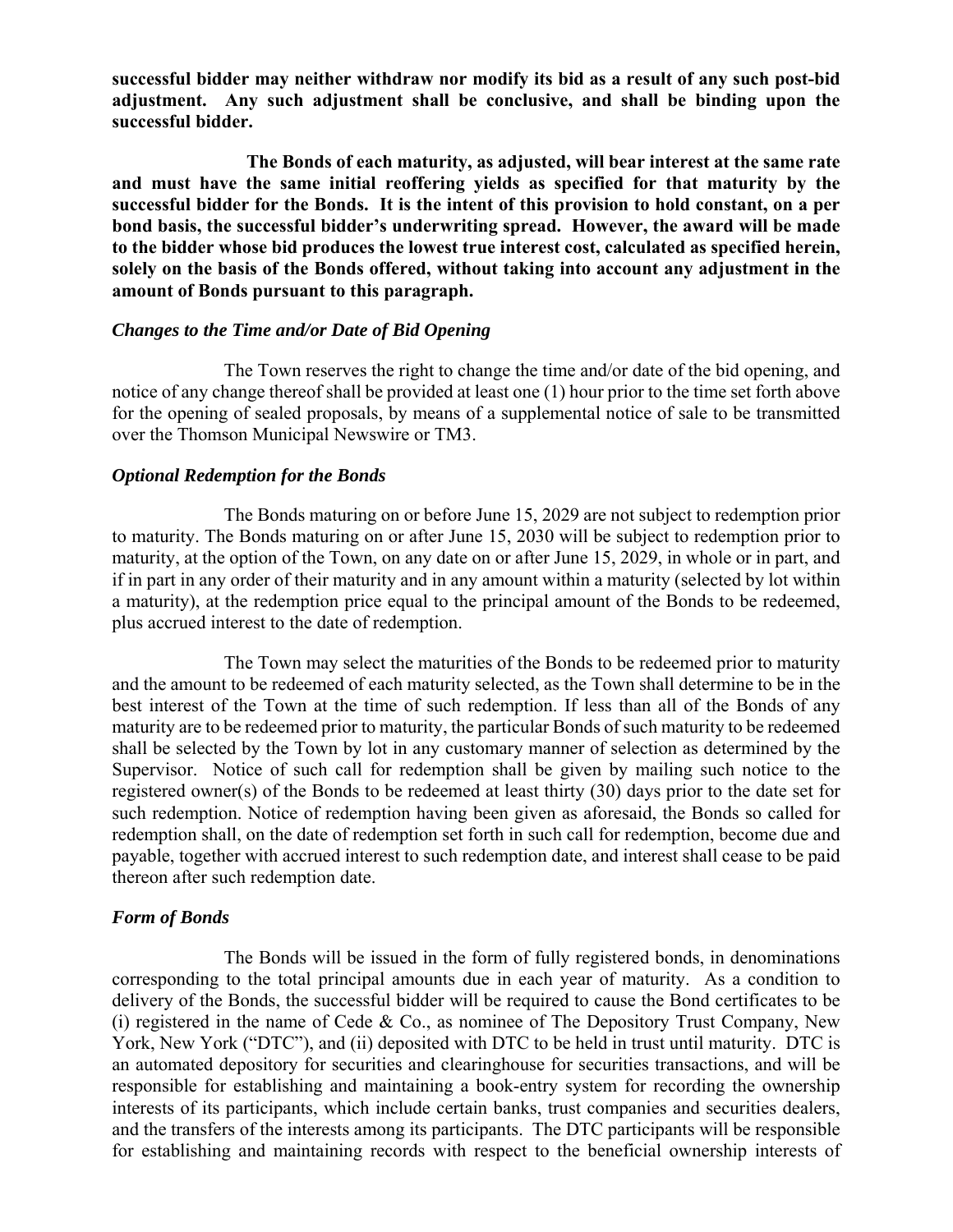individual purchasers in the Bonds. Individual purchases of beneficial ownership interests in the Bonds may only be made through book entries (without certificates issued by the Town) made on the books and records of DTC (or a successor depository) and its participants, in denominations of \$5,000 or integral multiples thereof, except for one necessary odd denomination. Principal of and interest on the Bonds will be payable by the Town or its agent by wire transfer or in clearinghouse funds to DTC or its nominee as registered owner of the Bonds. Transfer of principal and interest payments to participants of DTC will be the responsibility of DTC; transfer of principal and interest payments to beneficial owners by participants of DTC will be the responsibility of such participants and other nominees of beneficial owners. The Town will not be responsible or liable for payments by DTC to its participants or by DTC participants to beneficial owners or for maintaining, supervising or reviewing the records maintained by DTC, its participants or persons acting through such participants.

## *Submission of Bids*

Each proposal must be a bid of not less than \$140,048,572 for all of the Bonds. Each proposal must state in a multiple of one-hundredth of 1% or a multiple of one-eighth of 1%, the rate or rates of interest per annum which the Bonds are to bear and may state different rates of interest for Bonds maturing in different calendar years, provided, however, that only one rate of interest may be bid for all Bonds maturing in any one calendar year. Variations in rates of interest so bid may be in any order of maturity.

Sealed proposals may be submitted electronically via Parity or via facsimile transmission at 631-331-8834, in accordance with this Notice of Sale, until the time specified herein. No other form of electronic bidding services nor telephone proposals will be accepted. No proposal will be accepted after the time for receiving proposals specified above. Bidders submitting proposals via facsimile must use the "Proposal for Bonds" form attached hereto. Once the proposals are communicated electronically via Parity or via facsimile to the Town, each bid will constitute an irrevocable offer to purchase the Bonds pursuant to the terms therein provided.

## *Bidding using Parity*

Prospective bidders wishing to submit an electronic bid via Parity must be contracted customers of Parity. Prospective bidders who do not have a contract with Parity must call (212) 849-5021 to become a customer. By submitting an electronic bid for the Bonds, a bidder represents and warrants to the Town that such bidder's bid for the purchase of the Bonds is submitted for and on behalf of such prospective bidder by an officer or agent who is duly authorized to bind the bidder to a legal, valid and enforceable contract for the purchase of the Bonds.

Each prospective bidder who wishes to submit an electronic bid shall be solely responsible to register to bid via Parity. Each qualified prospective bidder shall be solely responsible to make necessary arrangements to access Parity for purposes of submitting its bid in a timely manner and in compliance with the requirements of this Notice of Sale. Neither the Town nor Parity shall have any duty or obligation to undertake such registration to bid for any prospective bidder or to provide or assure such access to any qualified prospective bidder, and neither the Town nor Parity shall be responsible for a bidder's failure to register to bid or for proper operation of, or have any liability for any delays or interruptions of, or any damages caused by Parity. The Town is using Parity as a communications mechanism, and not as the Town's agent, to conduct the electronic bidding for the Town's Bonds. The Town is not bound by any advice or determination of Parity as to whether any bid complies with the terms of this Notice of Sale. All costs and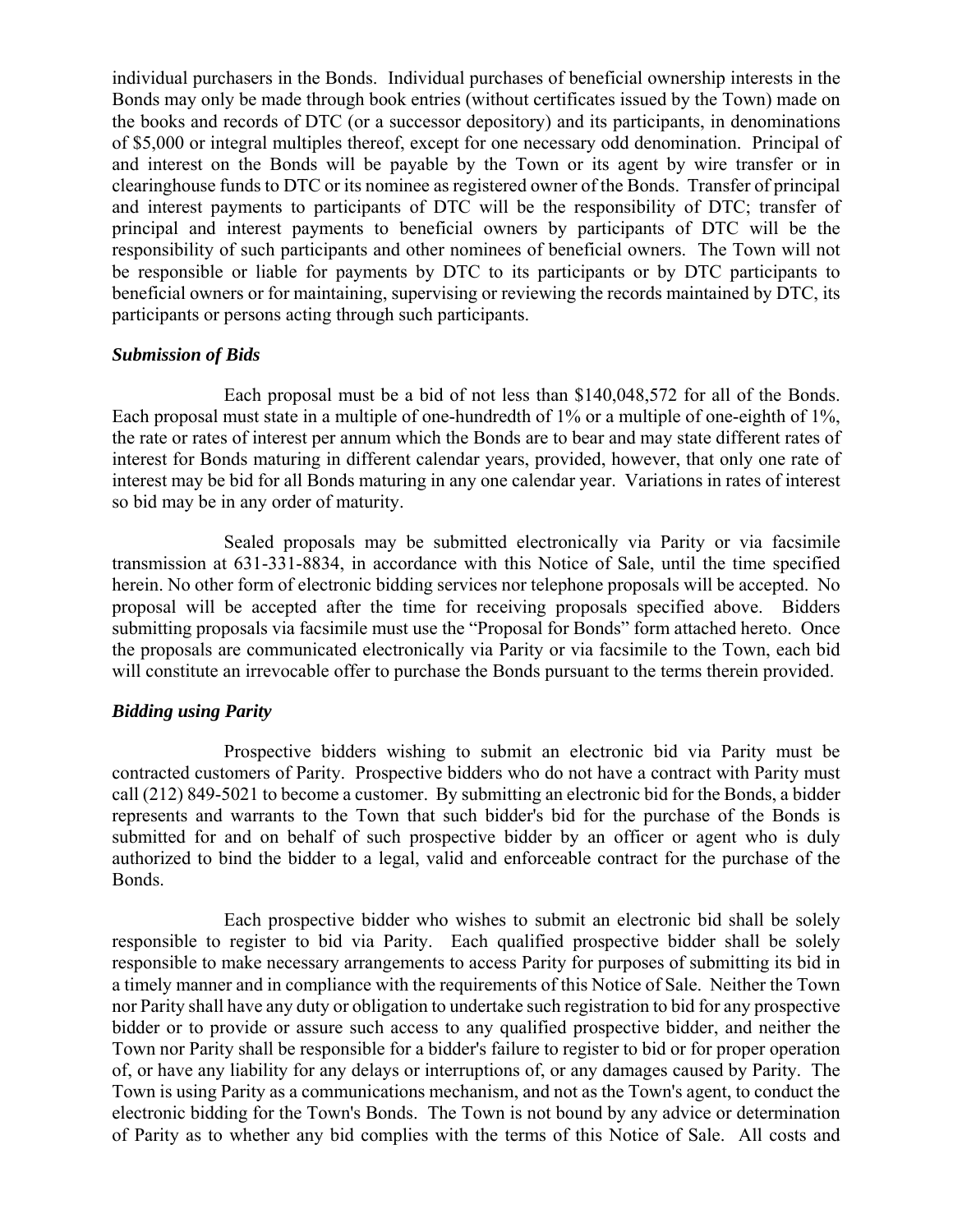expenses incurred by prospective bidders in connection with their registration and submission of bids via Parity are the sole responsibility of the bidders, and the Town is not responsible, directly or indirectly, for any such costs or expenses. If a prospective bidder encounters any difficulty in registering to bid, or submitting or modifying a bid for the Bonds, it should telephone Parity and notify the Town's Municipal Advisor, Munistat Services, Inc. at 631-331-8888 (provided that the Town shall have no obligation to take any action whatsoever upon receipt of such notice).

If any provisions of this Notice of Sale shall conflict with information provided by Parity, as approved provider of electronic bidding services, this Notice of Sale shall control. Further information about Parity, including any fee charged, may be obtained from Parity at (212) 849-5021. The time maintained by Parity shall constitute the official time with respect to all bids submitted.

Bidders submitting bids via facsimile do not need to register to bid.

## *Good Faith Deposit*

As a condition precedent to the consideration of the bidder's proposal, a good faith deposit (the "Deposit") in the amount of \$1,500,000 is required for each bid to be considered. Such Deposit may be in the form of: (i) a certified or cashier's check payable to the order of "Town of Hempstead, County of Nassau, New York," or (ii) a wire transfer in accordance with instructions set forth herein. If a wire transfer is used, it must be sent to the account so designated by the Town for such purpose, not later than 10:00 A.M. on the date of the sale; however, the Town reserves the right to award the Bonds to a successful bidder whose wire transfer is initiated but not received by such time provided that such successful bidder's fed wire reference number has been received. A wire reference number must be provided when the bid is submitted. Bidders must contact Munistat Services, Inc., 12 Roosevelt Avenue, Port Jefferson Station, New York, telephone No. 631-331-8888, the Town's Municipal Advisor, no later than 24 hours prior to the bid opening to obtain the Town's wire instructions. The Town shall not incur any liability from delays of or interruptions in the receipt of the Deposit by fed wire or return of the Deposit to any unsuccessful bidder. Under no circumstances shall interest accrue on the Deposit occasioned by a delay in the return of the Deposit to any unsuccessful bidder. No interest on the Deposit will accrue to the Purchaser. The Deposit will be applied to the purchase price of the Bonds.

# *Award of Bonds*

The Bonds will be awarded and sold to the bidder complying with the terms of sale and offering to purchase the Bonds at such rate or rates of interest per annum as will produce the lowest true interest cost over the life of the issue, and if two or more such bidders offer the same lowest true interest cost, then to one of said bidders selected by the sale officer by lot from among all said bidders. True interest cost shall be determined for each bid by doubling the semi-annual interest rate, compounded semiannually, necessary to discount all interest and principal payments from the payment dates thereof to the dated date of the Bonds, so that the sum of the present value of said payments equals the price bid, such price bid excluding interest accrued to the date of delivery. The true interest cost shall be calculated from the dated date of the Bonds. The successful bidder must also pay an amount equal to the interest on the Bonds, if any, accrued to the date of payment of the purchase price.

Award of the Bonds will be made without taking into consideration any adjustments that may be made to the maturities of the Bonds described herein.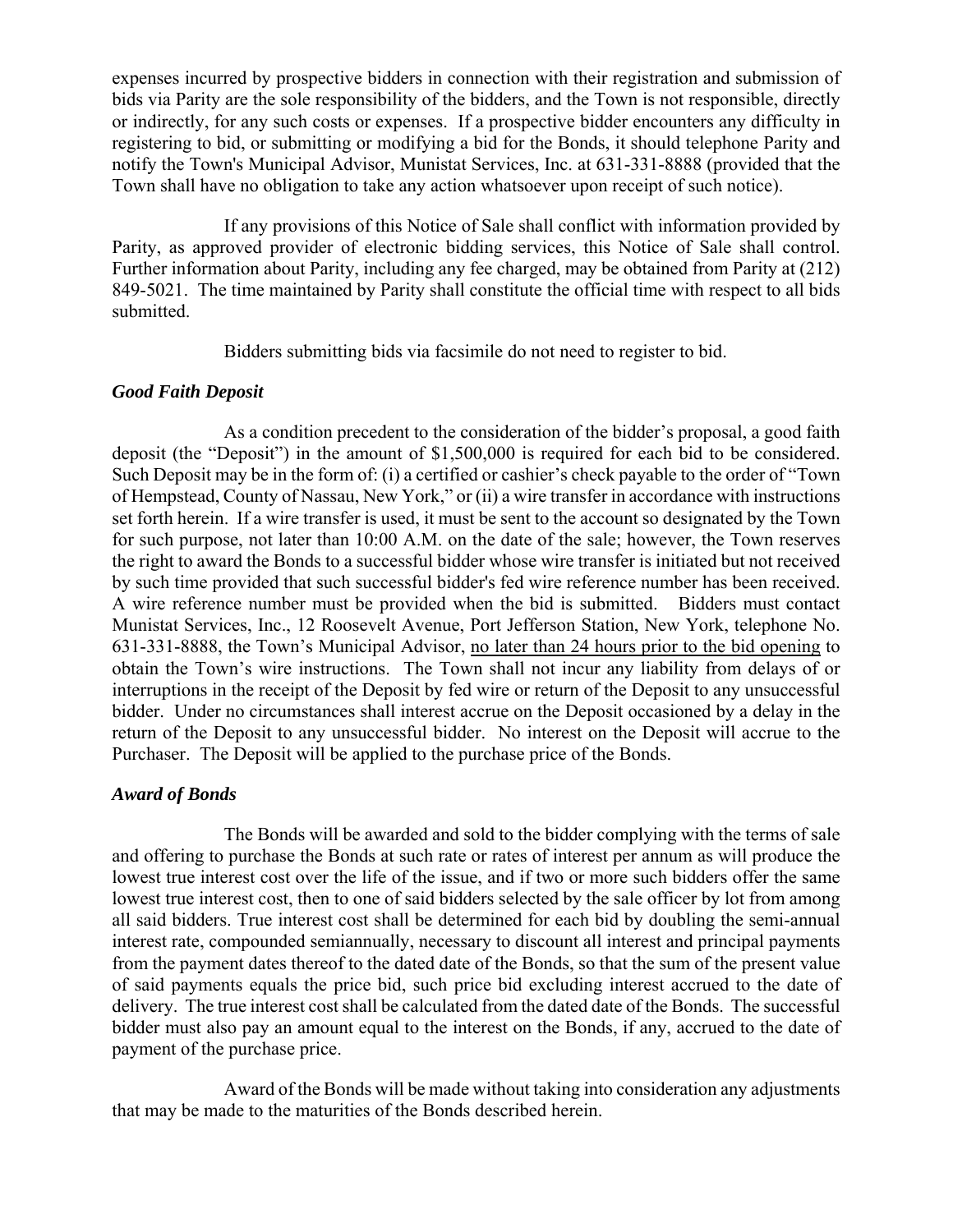The Town reserves the right to reject any and all bids (regardless of the interest rate bid), to reject any bid not complying with this official Notice of Sale and, so far as permitted by law, to waive any irregularity or informality with respect to any bid or the bidding process.

When the successful bidder has been ascertained, the sale officer will promptly return all Deposits made to the persons making the same, except the deposit made by such bidder. Award of the Bonds to the successful bidder, or rejection of all bids, is expected to be made promptly after opening of the bids, but the successful bidder may not withdraw his proposal until after 3:00 o'clock P.M. (Prevailing Time) on the day of such bid-opening and then only if such award has not been made prior to the withdrawal. The successful bidder will be promptly notified of the award to him, and if he refuses or neglects to pay the agreed price of the Bonds less the amount deposited by him, the amount deposited by him shall be forfeited to and retained by the Town as liquidated damages for such neglect or refusal.

## *Bond Insurance*

If the Bonds qualify for issuance of any policy of municipal bond insurance or commitment therefor at the option of a bidder, the purchase of any such insurance policy or the issuance of any such commitment therefor shall be at the sole option and expense of such bidder and any increased costs of issuance of the Bonds resulting by reason of the same, unless otherwise paid, shall be paid by such bidder. Any failure of the Bonds to be so insured or of any such policy of insurance to be issued, shall not constitute cause for a failure or refusal by the purchaser of the Bonds to accept delivery of and pay for said Bonds in accordance with the terms hereof.

# *Use of Proceeds*

The proceeds of the Bonds will be issued for the purpose described in the section entitled "*Authorization and Purpose of the Bonds*" in the Preliminary Official Statement (as hereinafter defined).

## *Payment and Security for the Bonds*

The Bonds are general obligations of the Town and shall contain a pledge of the faith and credit of the Town for the payment of the principal thereof and interest thereon. The State Constitution requires the Town to pledge its faith and credit for the payment of the principal of the Bonds and the interest thereon and to make annual appropriations for the amounts required for the payment of such interest and the redemption of the Bonds. The State Constitution also provides that if at any time the appropriating authorities fail to make the required appropriations for the annual debt service on the Bonds and certain other obligations of the Town, a sufficient sum shall be set apart from the first revenues thereafter received and shall be applied for such purposes, and also that the fiscal officer of the Town may be required to set apart and apply such revenues as aforesaid at the suit of any holder of such obligations.

For the payment of such principal of and interest on the Bonds, the Town has the power and statutory authorization to levy ad valorem taxes on all taxable real property in the Town, subject to certain statutory limitations imposed by Chapter 97 of the New York Laws of 2011, as amended (the "Tax Levy Limit Law"). See "*Tax Levy Limit Law*" in the Preliminary Official Statement of the Town, dated June 15, 2021 ("Preliminary Official Statement"), circulated in connection with the sale of the Bonds, which shall be supplemented by the final Official Statement to be dated June 23, 2021 (the "Official Statement").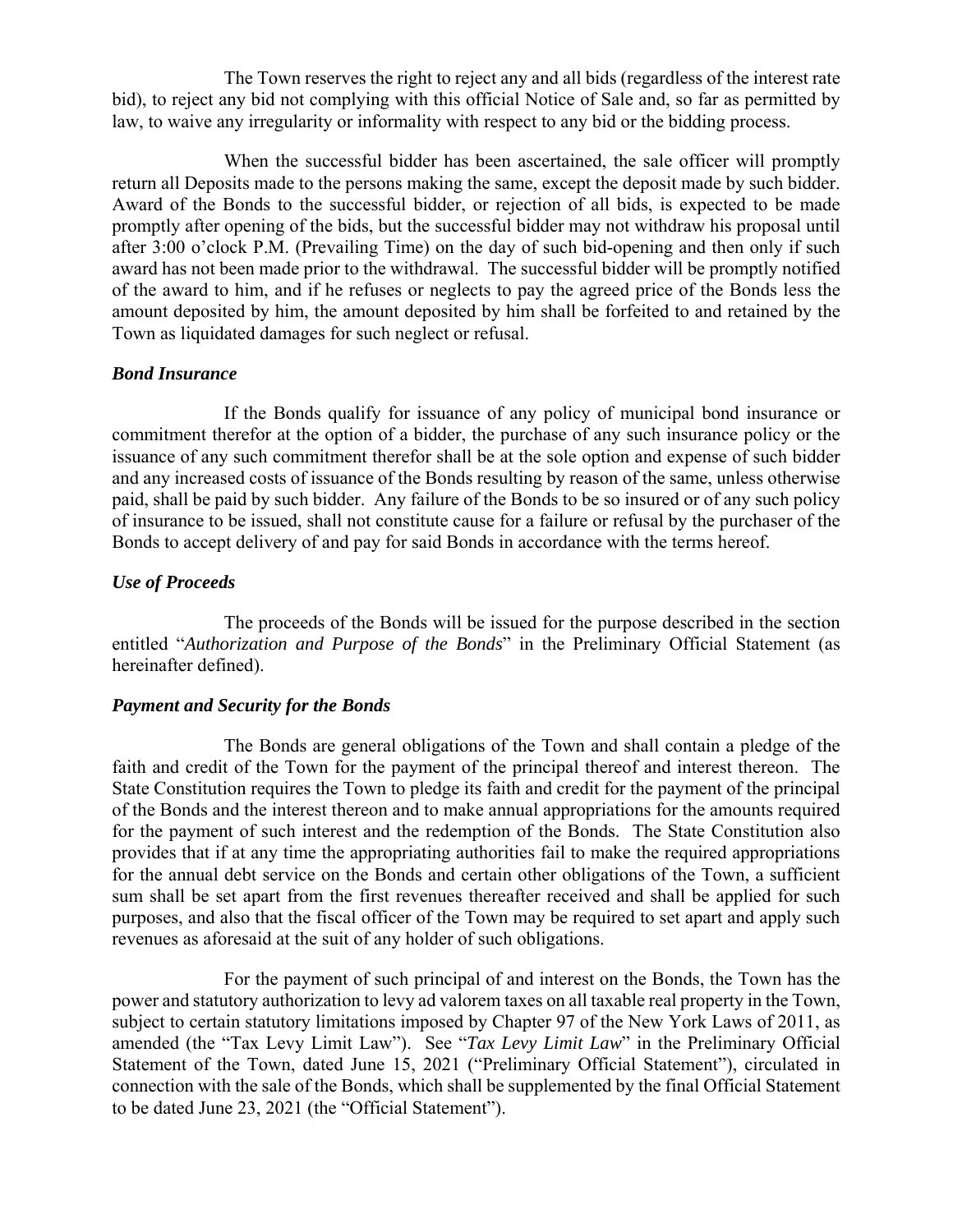#### *Debt Statement*

The population of the Town is estimated to be 766,993. The debt statement to be filed pursuant to Section 109.00 of the Law in connection with the sale of the Bonds, prepared as of June 15, 2021 shows the five-year average full valuation of real property subject to taxation by the Town to be \$101,598,137,747, its debt limit to be \$7,111,869,642, and its total net indebtedness (exclusive of the Bonds) to be \$353,388,558. The issuance of the Bonds will increase the total net indebtedness of the Town.

## *Delivery of the Bonds and Assignment of CUSIP Numbers*

The Bonds will be delivered to DTC and shall be paid for in Federal Funds on or about July 13, 2021 at such place in New York City, and on such business day and at such hour, as the sale officer shall fix on three business days' notice to the successful bidder, or at such other place and time as may be agreed upon with the successful bidder. The deposit of the Bonds with DTC under a book-entry system requires the assignment of CUSIP numbers prior to delivery. It shall be the responsibility of the successful bidder to obtain CUSIP numbers for the Bonds prior to delivery and the Town will not be responsible for any delay occasioned by the inability to deposit the Bonds with DTC due to the failure of the successful bidder to obtain such numbers and to supply them to the Town in a timely manner. All expenses in relation to the printing of CUSIP numbers on the Bonds shall be paid for by the Town; provided, however, that the CUSIP Service Bureau charge for the assignment of said numbers shall be the responsibility of and shall be paid for by the successful bidder.

## *Legal Opinion*

The successful bidder will be furnished without cost with the approving opinion of the law firm of Phillips Lytle LLP ("Bond Counsel") substantially as set forth in Appendix C to the Preliminary Official Statement.

## *Tax Exemption*

The successful bidder may at its option refuse to accept the Bonds if prior to their delivery the opinion of Bond Counsel is not delivered or if any income tax law of the United States of America is hereafter enacted which shall provide that the interest thereon is taxable, or shall be taxable at a future date, for federal income tax purposes, and in such case the Deposit made by said successful bidder will be returned and the successful bidder will be relieved of its contractual obligations arising from the acceptance of its proposal.

The Internal Revenue Code of 1986, as amended (the "Code"), establishes certain ongoing requirements that must be met subsequent to the issuance and delivery of the Bonds in order that interest on the Bonds be and remain excludable from gross income under Section 103 of the Code. Concurrently with the delivery of the Bonds, the Town will execute a Tax Certificate, which will contain provisions and procedures relating to compliance with the requirements of the Code and a certification to the effect that the Town will comply with the provisions and procedures set forth therein and that it will do and perform all acts and things necessary or desirable to assure that interest paid on the Bonds is excludable from gross income under Section 103 of the Code.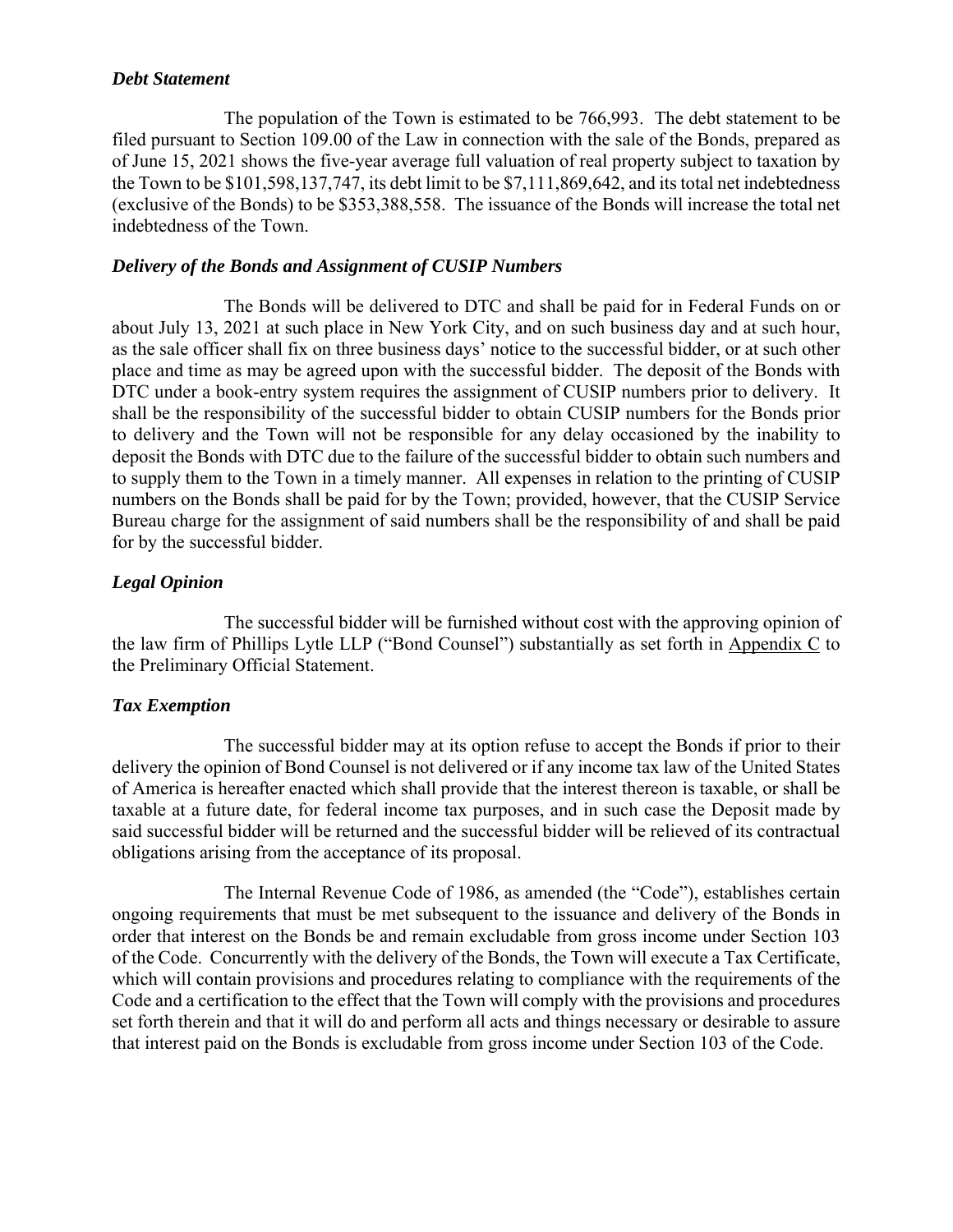Upon delivery of the Bonds, Bond Counsel will deliver an opinion that states that, under existing statutes and court decisions and assuming continuing compliance with the provisions and procedures set forth in the Tax Certificate, (i) interest on the Bonds is excluded from gross income for federal income tax purposes pursuant to Section 103 of the Code; and (ii) interest on the Bonds is not treated as a preference item in calculating the alternative minimum tax under the Code; such interest, however, is included in the adjusted current earnings of certain corporations for purposes of calculating the alternative minimum tax imposed for taxable years beginning prior to January 1, 2018. In addition, the opinion of Bond Counsel will state that, under existing statutes, interest on the Bonds is exempt from personal income taxes of New York State and its political subdivisions, including The City of New York.

The Town will NOT designate the Bonds as "qualified tax-exempt obligations" pursuant to the provisions of Section 265(b)(3) of the Code.

#### *Obligation of Winning Bidder to Deliver an Issue Price Certificate at Closing*

By submitting a bid, each bidder is certifying that its bid is a firm offer to purchase the Bonds, is a good faith offer which the bidder believes reflects current market conditions, and is not a "courtesy bid" being submitted for the purpose of assisting in meeting the competitive sale requirements relating to the establishment of the "issue price" of the Bonds pursuant to Section 148 of the Code, including the requirement that bids be received from at least three (3) underwriters of municipal bonds who have established industry reputations for underwriting new issuances of municipal bonds (the "Competitive Sale Requirements"). The Municipal Advisor will advise the winning bidder if the Competitive Sale Requirements were met at the same time it notifies the winning bidder of the award of the Bonds. **Bids will not be subject to cancellation in the event that the Competitive Sale Requirements are not satisfied.**

The winning bidder shall, within one (1) hour after being notified of the award of the Bonds, advise the Municipal Advisor by electronic or facsimile transmission of the reasonably expected initial public offering price or yield of each maturity of the Bonds (the "Initial Reoffering Prices") as of the date of the award.

By submitting a bid, the winning bidder agrees (unless the winning bidder is purchasing the Bonds for its own account and not with a view to distribution or resale to the public) that if the Competitive Sale Requirements are not met, it will elect and satisfy either option (1) or option (2) described below. *Such election must be made on the bid form submitted by each bidder*. *In the event a bidder submits a bid via Parity, such bidder must notify the Municipal Advisor by email (nnadelson@munistat.com) as to such election at the time such bid is submitted.* 

(1) **Hold the Price**. The winning bidder:

(a) will make a *bona fide* offering to the public of all of the Bonds at the Initial Reoffering Prices and provide Bond Counsel with reasonable supporting documentation, such as a copy of the pricing wire or equivalent communication, the form of which is acceptable to Bond Counsel,

(b) will neither offer nor sell to any person any Bonds within a maturity at a price that is higher, or a yield that is lower, than the Initial Reoffering Price of such maturity until the earlier of (i) the date on which the winning bidder has sold to the public at least 10 percent of the Bonds of such maturity at a price that is no higher, or a yield that is no lower, than the Initial Reoffering Price of such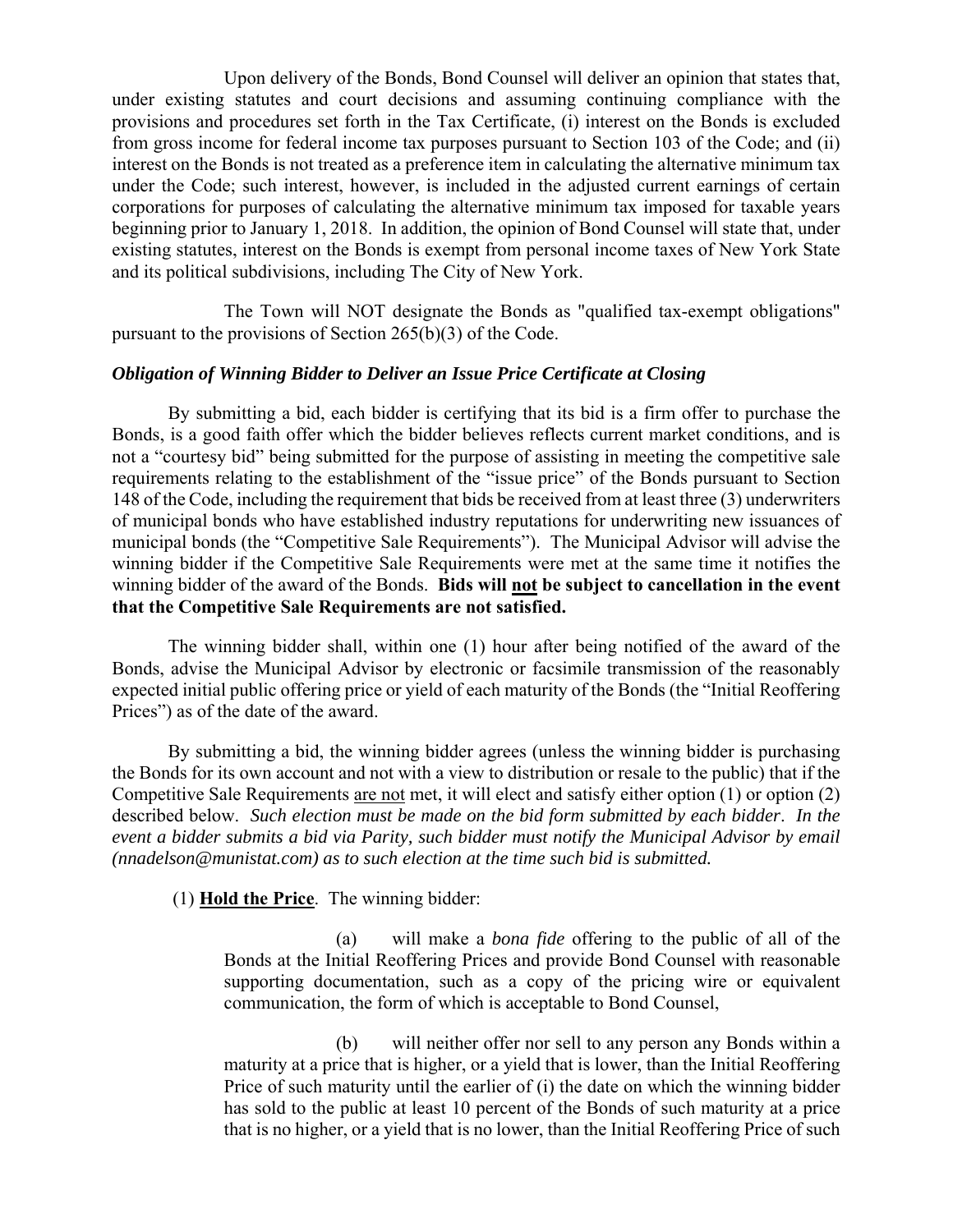maturity or (ii) the close of business on the  $5<sup>th</sup>$  business day after the date of the award of the Bonds, and

(c) has or will include within any agreement among underwriters, any selling group agreement and each retail distribution agreement (to which the winning bidder is a party) relating to the initial sale of the Bonds to the public, together with the related pricing wires, language obligating each underwriter to comply with the limitations on the sale of the Bonds as set forth above.

#### (2) **Follow the Price**. The winning bidder:

(a) will make a *bona fide* offering to the public of all of the Bonds at the Initial Reoffering Prices and provide the Town with reasonable supporting documentation, such as a copy of the pricing wire or equivalent communication, the form of which is acceptable to Bond Counsel,

(b) will report to the Town information regarding the first price that at least 10 percent of the Bonds within each maturity of the Bonds have been sold to the public,

(c) will provide the Town with reasonable supporting documentation or certifications of such sale prices the form of which is acceptable to Bond Counsel. This reporting requirement, which may extend beyond the closing date of the Bonds, will continue until such date that the requirement set forth in paragraph (b) above for each maturity of the Bonds is satisfied, and

(d) has or will include within any agreement among underwriters, any selling group agreement and each retail distribution agreement (to which the winning bidder is a party) relating to the initial sale of the Bonds to the public, together with the related pricing wires, language obligating each underwriter to comply with the reporting requirement described above.

For purposes of the "hold the price" or "follow the price" requirement, a "maturity" refers to Bonds that have the same interest rate, credit and payment terms.

Regardless of whether or not the Competitive Sale Requirements were met, the winning bidder shall submit to the Town a certificate (the "Reoffering Price Certificate"), satisfactory to Bond Counsel, prior to the delivery of the Bonds stating the applicable facts as described above. *The form of Reoffering Price Certificate is available by contacting Bond Counsel or the Municipal Advisor*.

If the winning bidder has purchased the Bonds for its own account and not with a view to distribution or resale to the public, then, whether or not the Competitive Sale Requirements were met, the Reoffering Price Certificate will recite such facts and identify the price or prices at which the purchase of the Bonds was made.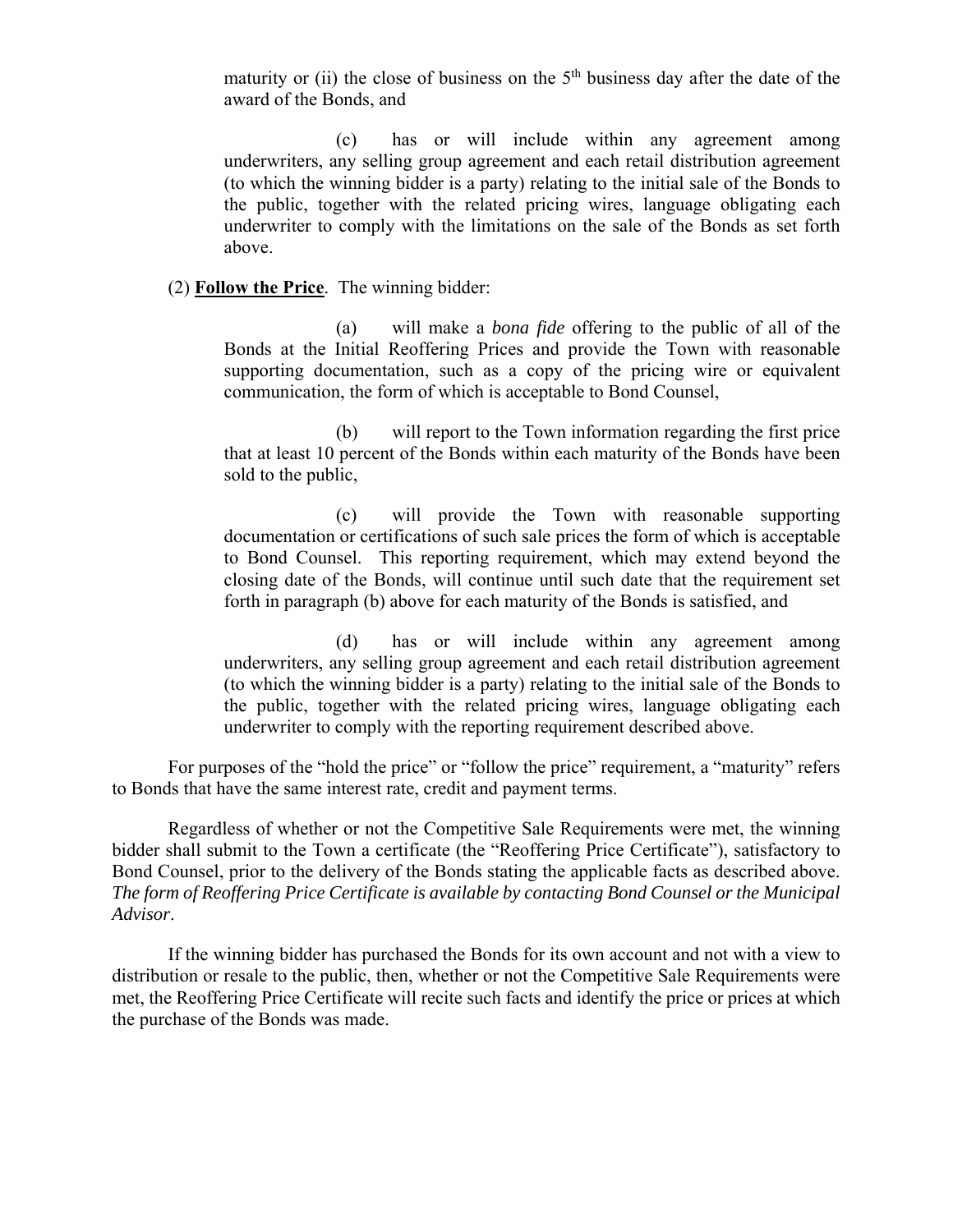For purposes of this Notice, the "public" does not include the winning bidder or any person that agrees pursuant to a written contract with the winning bidder to participate in the initial sale of the Bonds to the public (such as a retail distribution agreement between a national lead underwriter and a regional firm under which the regional firm participates in the initial sale of the Bonds to the public). In making the representations described above, the winning bidder must reflect the effect on the offering prices of any "derivative products" (e.g., a tender option) used by the bidder in connection with the initial sale of any of the Bonds.

#### *Official Statement, Continuing Disclosure and Compliance History*

The Town will provide a reasonable number of Official Statements to the successful bidder within seven (7) business days following receipt of a written request therefor made to the Town and its Municipal Advisor. Such request may specify the applicable (a) offering price(s), (b) selling compensation, (c) rating(s), (d) credit enhancement and (e) identity and complete name of such bidder and any participating underwriters, and if so, the Preliminary Official Statement will be modified or supplemented by the information so specified. Neither the Town nor its Municipal Advisor shall be liable in any manner for any delay, inaccuracy, or omission on the part of the successful bidder with respect to such request, nor shall the Town's failure, as a result thereof, to provide the Official Statement within the above time period, constitute cause for a failure or refusal by such bidder to accept delivery of and pay for the Bonds in accordance with the terms hereof.

The Preliminary Official Statement is in a form "deemed final" by the Town for the purpose of Securities and Exchange Commission Rule 15c2-12 ("Rule 15c2-12") but may be modified or supplemented as noted above. In order to assist bidders in complying with Rule 15c2- 12 and as part of the Town's contractual obligation arising from its acceptance of each successful bidder's proposal, at the time of the delivery of the Bonds the Town will provide an executed copy of its "Undertaking to Provide Continuing Disclosure" (the "Undertaking"). The form of said Undertaking is set forth in Appendix D in the Preliminary Official Statement.

Except as otherwise set forth in the Preliminary Official Statement (see the subcaption entitled "*Compliance History*" under the caption entitled "DISCLOSURE UNDERTAKING"), the Town is in compliance in all material respects with all previous undertakings made pursuant to Rule 15c2-12 during each of the past five years.

## *Documents Accompanying the Delivery of the Bonds*

The obligation hereunder to deliver or accept the Bonds pursuant hereto shall be conditioned on the delivery to the successful bidder at the time of delivery of the Bonds of: (i) the opinion of Bond Counsel; (ii) a certificate of the Town Attorney, dated the date of delivery of the Bonds, to the effect that there is no controversy or litigation of any nature pending or threatened to restrain or enjoin the issuance, sale, execution or delivery of the Bonds, or in any way contesting or affecting the validity of the Bonds or any of the proceedings taken with respect to the issuance and sale thereof or the application of moneys to the payment of the Bonds, and further stating that there is no controversy or litigation of any nature now pending or threatened by or against the Town wherein an adverse judgment or ruling could have a material adverse impact on the financial condition of the Town or adversely affect the power of the Town to levy, collect and enforce the collection of taxes or other revenues for the payment of its Bonds, which has not been disclosed in the Official Statement; (iii) a certificate of the Supervisor to the effect that as of the date of the Official Statement and at all times subsequent thereto, up to and including the time of the delivery of the Bonds, the Official Statement did not and does not contain any untrue statement of a material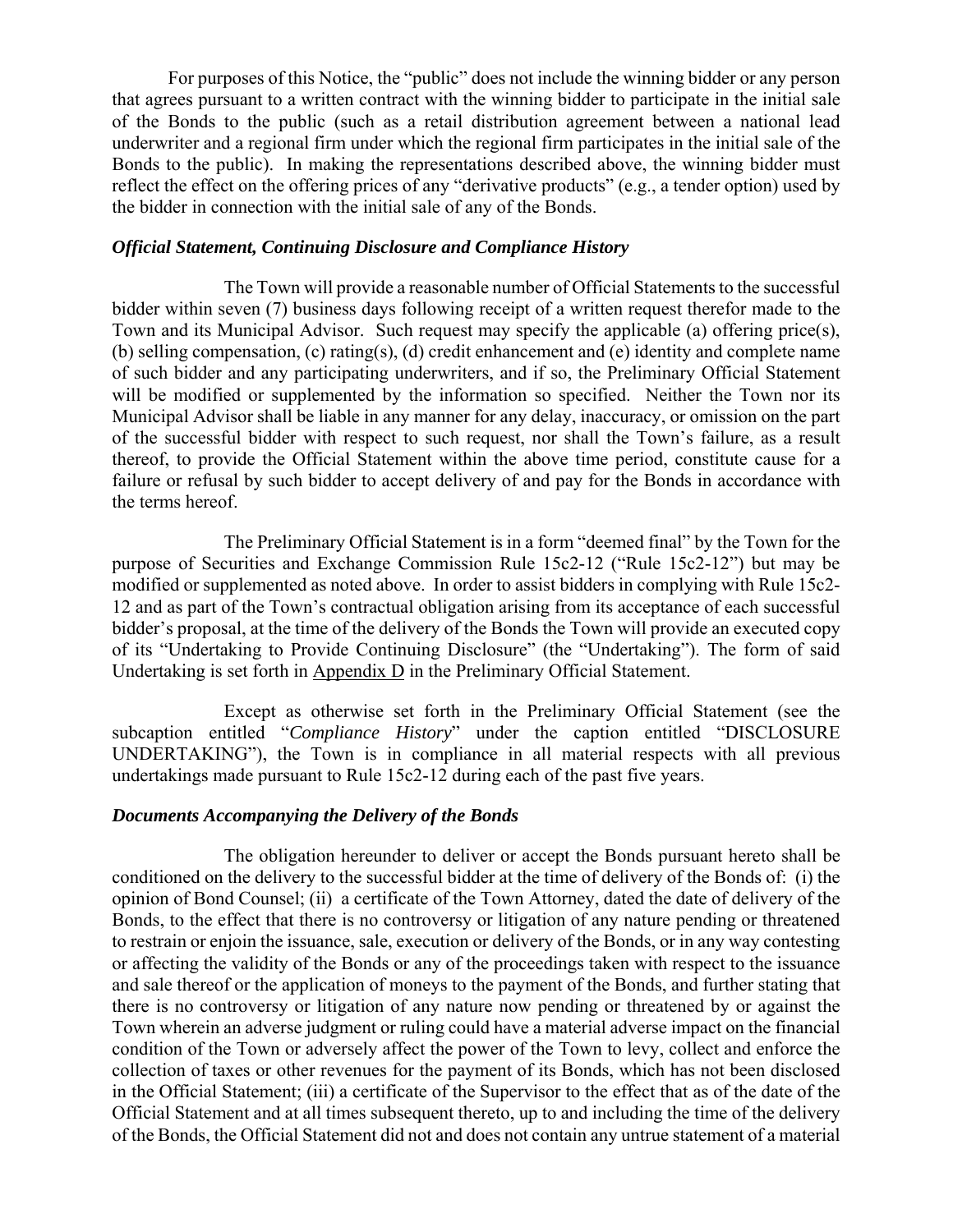fact or omit to state a material fact necessary to make the statements herein, in the light of the circumstances under which they were made, not misleading, and further stating that there has been no adverse material change in the financial condition of the Town since the date of the Official Statement to the date of issuance of the Bonds (and having attached thereto a copy of the Official Statement); (iv) certificates signed by the Supervisor evidencing payment for the Bonds; (v) a signature certificate evidencing the due execution of the Bonds, including statements that (a) no litigation of any nature is pending or, to the knowledge of the signers, threatened, restraining or enjoining the issuance and delivery of the Bonds or the levy and collection of taxes to pay the principal of and interest thereon, nor in any manner questioning the proceedings and authority under which the Bonds were authorized or affecting the validity of the Bonds thereunder, (b) neither the corporate existence or boundaries of the Town nor the title of the signers to their respective offices is being contested, and (c) no authority or proceedings for the issuance of the Bonds have been repealed, revoked or rescinded; (vi) Tax Certificate executed by the Supervisor, as described under "TAX MATTERS" in the Preliminary Official Statement, and (vii) Certificate of the Supervisor pursuant to Section  $90.10(g)$  of the Local Finance Law, together with the approval of the State Comptroller.

#### *Additional Information*

Copies of this Notice of Sale and the Preliminary Official Statement are available in electronic format on the website of the Town's Municipal Advisor, Munistat Services, Inc. ("www.munistat.com") or may be obtained upon request from the offices of Munistat Services, Inc., 12 Roosevelt Avenue, Port Jefferson Station, New York 11776, telephone No. 631-331-8888.

Dated: June 15, 2021

DONALD X. CLAVIN, JR. Supervisor and Chief Fiscal Officer